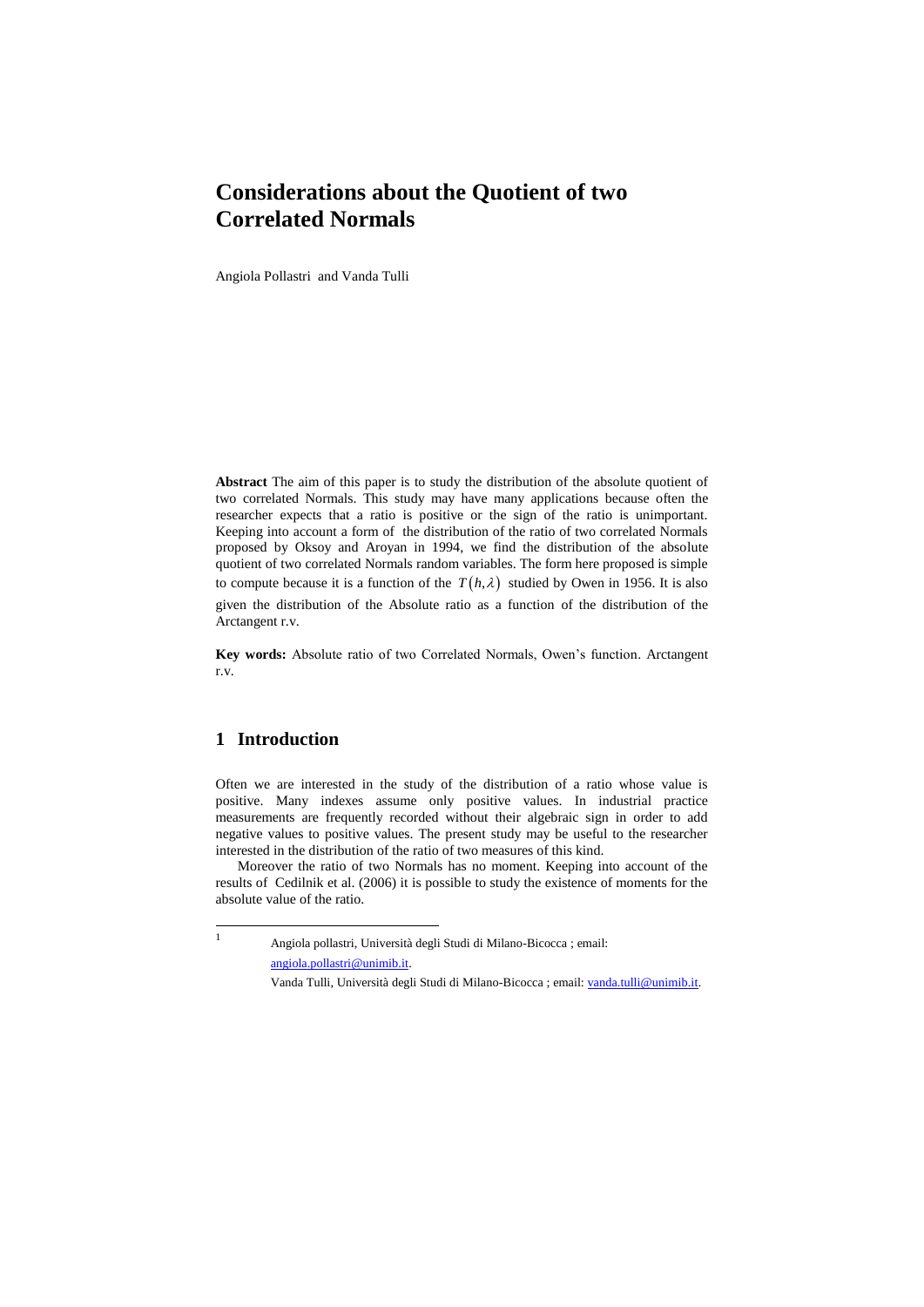2 A Pollastri, V Tulli

The distribution of the ratio has been studied from many scholars. In particular we remember: Geary (1930), Fieller (1932), Aroian and Oksoy (1986), Marsaglia (2006), Galeone (2007). Kim (2006) considered the ratio of two independent Folded Normals.

Taking into account the result of Aroian and Oksoy (1994) about the CDF of two correlated Normals, we propose a formulation of the CDF for the absolute value of the ratio in a simple way which is very easy to compute.

# **2 Derivation of the Cumulative Distribution Function**

Let's consider a Bivariate Correlated Normal  $(Y, X) \square N(\mu_Y, \mu_X, \sigma_Y^2, \sigma_X^2, \rho)$ .

The rv 
$$
W = \frac{Y}{X}
$$
 has CDF given by (Aroian and Oksoy, 1986)

$$
K
$$
  
\n
$$
F_W(w) = L\left(\frac{a - b t_w}{\sqrt{1 + t_w^2}}, -b, \frac{t_w}{\sqrt{1 + t_w^2}}\right) + L\left(\frac{b t_w - a}{\sqrt{1 + t_w^2}}, b, \frac{t_w}{\sqrt{1 + t_w^2}}\right) \qquad w \in \Re
$$
  
\nwhere

$$
a = \sqrt{\frac{1}{1 - \rho^2}} \left( \frac{\mu_Y}{\sigma_Y} - \rho \frac{\mu_X}{\sigma_X} \right), b = \left( \frac{\mu_X}{\sigma_X} \right), t_w = \sqrt{\frac{1}{1 - \rho^2}} \left( \frac{\sigma_X}{\sigma_Y} w - \rho \right)
$$

and  $L(h, k, \rho)$  is the bivariate normal integral according to Kotz et al. (2000).

An alternative formula for  $F_W(w)$  involving the  $V(h,q)$  function of Nicholson

(1943) or the 
$$
T(h, \lambda)
$$
 function of Owen (1956) is  
\n
$$
F_W(w) = \frac{1}{2} + \frac{1}{\pi} \arctan(t_w) + 2V \left\{ \frac{b t_w - a}{\sqrt{1 + t_w^2}}, \frac{b + a t_w}{\sqrt{1 + t_w^2}} \right\} - 2V(b, a)
$$

where

$$
V(h,q) = \int_0^h \int_0^y \Phi(x) \Phi(u) dx du, \quad y = \frac{q}{h} x, \text{ and } T(h,\lambda) = \frac{1}{2\pi} \arctan \lambda - V(h,\lambda h) .
$$

It is easy to find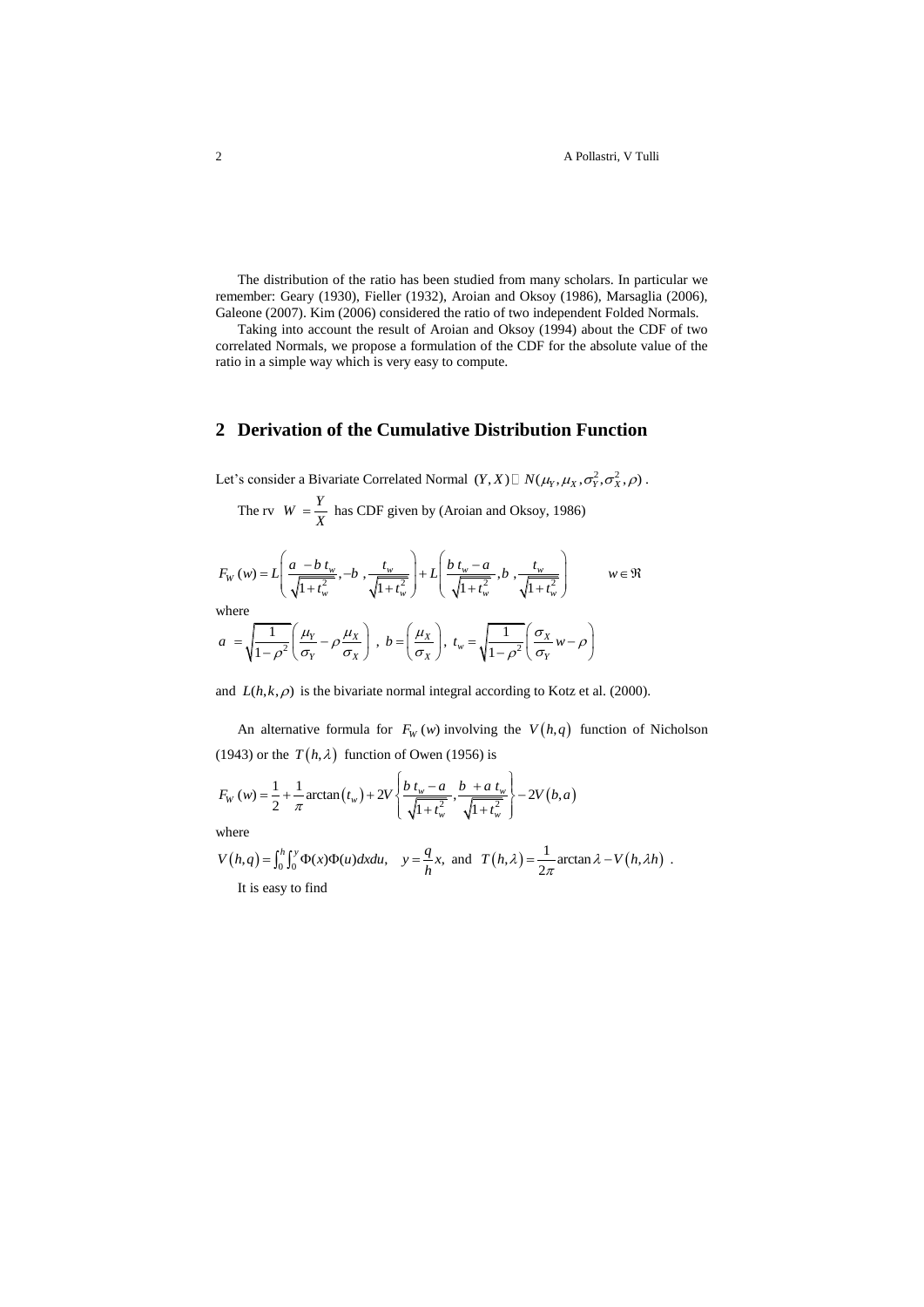Considerations about the Quotient of two Correlated Normals

Considerations about the Quotient of two Correlated Normals  
\n
$$
F_W(w) = \frac{1}{2} + \frac{1}{\pi} \arctan(t_w) + \frac{1}{\pi} \arctan\left(\frac{b + a t_w}{b t_w - a}\right) - 2T \left(\frac{b t_w - a}{\sqrt{1 + t_w^2}}, \frac{b + a t_w}{b t_w - a}\right) + \frac{1}{\pi} \arctan\left(\frac{a}{b}\right) + 2T \left(b, \frac{a}{b}\right)
$$

Now we want to consider the CDF of the rv 
$$
V = \left| \frac{Y}{X} \right|
$$
.  
\n
$$
F_V(v) = P \left\{ \frac{|Y|}{|X|} < v \right\} = P \left\{ -v < \frac{Y}{X} < v \right\} = P \left\{ \frac{Y}{X} < v \right\} - P \left\{ \frac{Y}{X} < -v \right\} = F_W(v) - F_W(-v) =
$$
\n
$$
= \frac{1}{2} + \frac{1}{\pi} \arctan(t_v) + 2V \left\{ \frac{b \ t_v - a}{\sqrt{1 + t_v^2}}, \frac{b + a \ t_v}{\sqrt{1 + t_v^2}} \right\} - 2V(b, a) - \frac{1}{2} - \frac{1}{\pi} \arctan(t_{-v}) +
$$
\n
$$
-2V \left\{ \frac{b \ t_{-v} - a}{\sqrt{1 + t_{-v}^2}}, \frac{b + a \ t_{-v}}{\sqrt{1 + t_{-v}^2}} \right\} + 2V(b, a) =
$$

$$
\begin{aligned}\n\left(\sqrt{1+t_{-v}}\sqrt{1+t_{-v}}\right) &= \frac{1}{\pi} \Big[ \arctan\big(t_v\big) - \arctan\big(t_{-v}\big) \Big] + 2V \left\{ \frac{b \ t_v - a}{\sqrt{1+t_v^2}}, \frac{b + a \ t_v}{\sqrt{1+t_v^2}} \right\} - 2V \left\{ \frac{b \ t_{-v} - a}{\sqrt{1+t_{-v}^2}}, \frac{b + a \ t_{-v}}{\sqrt{1+t_{-v}^2}} \right\} \Big] \\
&= \frac{1}{\pi} \Big[ \arctan\big(t_v\big) - \arctan\big(t_{-v}\big) \Big] + \frac{1}{\pi} \Big[ \arctan\big(\frac{b + a \ t_v}{\sqrt{1+t_{-v}^2}} \big) - \arctan\big(\frac{b + a \ t_{-v}}{\sqrt{1+t_{-v}^2}} \big) \Big] + \frac{1}{\pi} \Big[ \arctan\big(t_v\big) - \arctan\big(t_v\big) \Big] + \frac{1}{\pi} \Big[ \arctan\big(t_v\big) - \arctan\big(t_v\big) \Big] + \frac{1}{\pi} \Big[ \arctan\big(t_v\big) - \arctan\big(t_v\big) \Big] + \frac{1}{\pi} \Big[ \arctan\big(t_v\big) - \arctan\big(t_v\big) \Big] + \frac{1}{\pi} \Big[ \arctan\big(t_v\big) - \arctan\big(t_v\big) \Big] + \frac{1}{\pi} \Big[ \arctan\big(t_v\big) - \arctan\big(t_v\big) \Big] + \frac{1}{\pi} \Big[ \arctan\big(t_v\big) - \arctan\big(t_v\big) \Big] + \frac{1}{\pi} \Big[ \arctan\big(t_v\big) - \arctan\big(t_v\big) \Big] + \frac{1}{\pi} \Big[ \arctan\big(t_v\big) - \arctan\big(t_v\big) \Big] + \frac{1}{\pi} \Big[ \arctan\big(t_v\big) - \arctan\big(t_v\big) \Big] + \frac{1}{\pi} \Big[ \arctan\big(t_v\big) - \arctan\big(t_v\big) \Big] + \frac{1}{\pi} \Big[ \arctan\big(t_v\big) - \arctan\big(t_v\
$$

$$
= \frac{1}{\pi} \Big[ \arctan(t_v) - \arctan(t_{-v}) \Big] + \frac{1}{\pi} \Bigg[ \arctan\Big(\frac{b + a t_v}{b t_v - a}\Big) - \arctan\Big(\frac{b + a t_{-v}}{b t_{-v} - a}\Big) \Bigg] +
$$
  
-2T \Bigg( \frac{b t\_v - a}{\sqrt{1 + t\_v^2}}, \frac{b + a t\_v}{b t\_v - a} \Bigg) + 2T \Bigg( \frac{b t\_{-v} - a}{\sqrt{1 + t\_{-v}^2}}, \frac{b + a t\_{-v}}{b t\_{-v} - a} \Bigg) \Bigg] \tag{6.1b}

Remembering the formula:  $\arctan(a) - \arctan(b) = \arctan\left(\frac{a-b}{1+ab}\right)$  $-\arctan(b) = \arctan\left(\frac{a-b}{1+ab}\right)$  we we obtain Remembering the formula:  $\arctan(a) - \arctan(b) = \arctan\left(\frac{1}{1+ab}\right)$  we<br>  $\int_{v}^{b} (v) = \frac{1}{\pi} \left[ \arctan\left(\frac{t_v - t_v}{1 + t_v t_{-v}}\right) \right] + \frac{1}{\pi} \left[ \arctan\left(\frac{t_{-v} - t_v}{1 + t_v t_{-v}}\right) \right] - 2T \left( \frac{b t_v - a}{\sqrt{1 + t_v^2}}, \frac{b + a t_v}{b t_v - a} \right)$  $2T\left(\frac{b t_{-v} - a}{\sqrt{1+t_{-v}^2}},\right)$  $\left[\frac{t_{\nu}}{t_{\nu}t_{\nu}}\right]\right]+\frac{1}{\pi}\left[\arctan\left(\frac{t_{\nu}-t_{\nu}}{1+t_{\nu}t_{\nu}}\right)\right]-2T\left(\frac{bt_{\nu}-a}{\sqrt{1+t_{\nu}^2}},\frac{b-a}{b}\right)$  $\frac{v-a}{v}$ ,  $\frac{b+a t_{-v}}{v}$  $\int v \cdot v_{-\nu}$ Remembering the formula:  $\arctan(a) - \arctan(b) = \arctan\left(\frac{1}{1+ab}\right)$  we<br>  $F_v(v) = \frac{1}{\pi} \left[ \arctan\left(\frac{t_v - t_{-v}}{1 + t_v t_{-v}}\right) \right] + \frac{1}{\pi} \left[ \arctan\left(\frac{t_{-v} - t_v}{1 + t_v t_{-v}}\right) \right] - 2T \left( \frac{b t_v - a}{\sqrt{1 + t_v^2}}, \frac{b + a t}{b t_v - a} \right)$  $\pi$ <sup>2</sup>  $\left(1+t$ <sub>1</sub><br> $\frac{b}{t}$   $\frac{b}{t}$   $\frac{b}{t}$   $\frac{a}{t}$   $\frac{b}{t}$  $\frac{f_{-v} - a}{1 + t_{-v}^2}$ ,  $\frac{b + a t_{-v}}{b t_{-v} - a}$  $\left[\frac{-v}{-v}\right]\right]+\frac{1}{\pi}\left[\arctan\left(\frac{t_{-v}-t_{v}}{1+t_{v}t_{-v}}\right)\right] \pi$   $\left[ (1+t_v t_{-v}) \right]$   $\pi$   $\left[ +2T \left( \frac{b t_{-v} - a}{\sqrt{1+t_{-v}^2}}, \frac{b + a t_{-v}}{b t_{-v} - a} \right) \right]$ membering the formula:  $\arctan(a) - \arctan(b) = \arctan\left(\frac{a-b}{1+ab}\right)$  we obtain<br>=  $\frac{1}{\pi} \left[ \arctan\left(\frac{t_v - t_{-v}}{1+t_v t_{-v}}\right) \right] + \frac{1}{\pi} \left[ \arctan\left(\frac{t_{-v} - t_{v}}{1+t_v t_{-v}}\right) \right] - 2T \left( \frac{b \ t_v - a}{\sqrt{1+t_v^2}}, \frac{b + a \ t_v}{b \ t_v - a} \right) +$  $\left[\arctan\left(\frac{t_v - t_{-v}}{1 + t_v t_{-v}}\right)\right] + \frac{1}{\pi} \left[\arctan\left(\frac{t_{-v} - t_v}{1 + t_v t_{-v}}\right)\right] - 2T \left(\frac{b t_v - a}{\sqrt{1 + t_v^2}}, \frac{b + a t_v}{b t_v - a}\right) +$  $y = \frac{1}{\pi} \left[ \arctan\left( \frac{1+t_v t_{-v}}{1+t_v t_{-v}} \right) \right] + \frac{1}{\pi} \left[ \arctan\left( \frac{b}{1+t_v t_{-v}} \right) \right]$  $\left(\frac{b t_{-v} - a}{\sqrt{1+t_{-v}^2}}, \frac{b + a t_{-v}}{b t_{-v} - a}\right)$  $(v) = 2T\left(\frac{b t_{-v} - a}{\sqrt{1+t^2}}, \frac{b + a t_{-v}}{b t_{-v} - a}\right) - 2T\left(\frac{b t_{v} - a}{\sqrt{1+t^2}}, \frac{b t_{v} - a}{c t_{-v}}\right)$  $\sum_{v}(v) = 2T\left(\frac{b t_{-v} - a}{\sqrt{1+t_{-v}^2}}, \frac{b + a t_{-v}}{b t_{-v} - a}\right) - 2T\left(\frac{b t_{v} - a}{\sqrt{1+t_{v}^2}}, \frac{b + a t_{v}}{b t_{v} - a}\right)$  $F_v(v) = 2T\left(\frac{b t_{-v} - a}{b_{-v}^2}, \frac{b + a t_{-v}}{b_{-v} - a}\right) - 2T\left(\frac{b t_{v} - a}{b_{-v}^2}, \frac{b + a t_{-v}}{b_{-v} - a}\right)$  $\frac{f_{-v} - a}{1 + t_{-v}^2}$ ,  $\frac{b + a t_{-v}}{b t_{-v} - a}$   $- 2T \left( \frac{b t_v - a}{\sqrt{1 + t_v^2}}, \frac{b + a t}{b t_v - a} \right)$  $\frac{1}{-v}$   $U_l$  $\sqrt{1+t_{-v}^2}$   $\qquad b t_{-v} - a$ <br>=  $2T\left(\frac{b t_{-v} - a}{\sqrt{1+t_{-v}^2}}, \frac{b + a t_{-v}}{b t_{-v} - a}\right) - 2T\left(\frac{b t_{v} - a}{\sqrt{1+t_{v}^2}}, \frac{b + a t_{v}}{b t_{v} - a}\right).$ .

The above formula is very easy to compute using R program or using the series expression reported in Owen (1956). Remembering the Cumulative Distribution Function  $F^*$  of the Arctangent r.v. (Pollastri, Tornaghi, 2004)